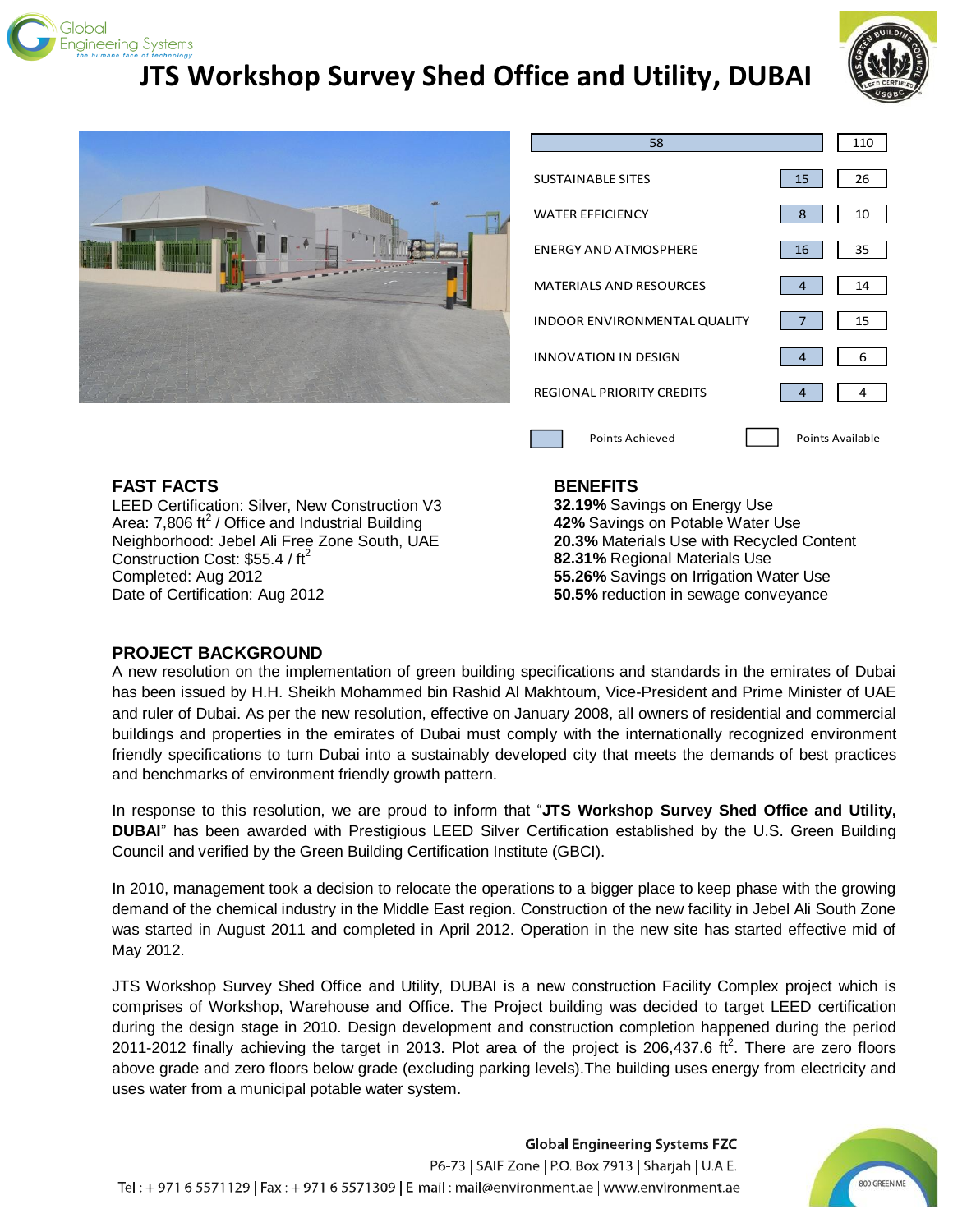

# **JTS Workshop Survey Shed Office and Utility, DUBAI**



### **PROJECT PROFILE**

#### **SUSTAINABLE SITES AND TRANSPORTATION**

- Provides 2 shuttle bus services for public transportation access
- Provides Bicycle Storage and Changing Rooms
- Provides preferred parking and low-emitting and fuel-efficient vehicles on-site
- Provides car/van pool parking
- 67% of the building on-site parking is located underground or under cover
- $\div$  Roofing materials meet the SRI requirement avoiding heat island effect

#### **ENERGY, WATER AND MATERIAL RECOURSE CONSERVATION**

Global Engineering Systems FZC as a Sustainability Consultant for **JTS Workshop Survey Shed Office and Utility, DUBAI**, has created an energy model to evaluate the effectiveness of the building's energy conservation measures, in compliance with ASHRAE Std. 90.1-2007 Appendix G methodology.

The following are the Energy Efficiency Measures incorporated in the project:

- $\div$  Giving the right orient for the building reducing the solar heat gain
- ❖ Highly insulated building envelope elements
- Optimized glazing and incorporation of skylights in the warehouse and workshops
- $\div$  Efficient lighting design and controls with optimal power density
- ❖ Efficient HVAC systems
- ❖ Conducted enhanced commissioning to ensure results of holistic building energy system design

The following are the water and resource conservation measures incorporated in the project:

- Uses low flow fixtures in faucets, sinks and showers
- ❖ Uses dual flush water closets
- ❖ Incorporated native adaptive vegetation and micro controlled irrigation
- $\cdot$  Incorporated recycled content in the building materials
- $\div$  Boosting the local market and reducing the foot miles by purchasing more regional materials

#### **INDOOR ENVIRONMENTAL QUALITY**

- The IAQ performance complies with the minimum requirements of ASHRAE Std 62.1-2004
- Installed air flow monitoring device for each mechanical ventilation to monitor the fresh air
- $\cdot \cdot$  Installed CO<sub>2</sub> sensors to monitor the carbon dioxide concentration in the densely occupied spaces
- Developed and implemented a Construction Indoor Air Quality (IAQ) Management Plan in reference to SMACNA guidelines
- Use of building finishes materials with low emission of volatile organic compounds (VOC) for adhesives, sealants, paints and coatings
- Had installed carpet which is CRI certified

#### **THE TEAM**

Owner: Joint Tank Services FZCO Design Consultant: Pax-Kent International Contractor: SAM Building Contracting LLC Green Building Consultant: Global Engineering Systems FZC Dubai, UAE LEED AP: S. Nagarajan, Shyam Chandra V Commissioning Authority: Global Engineering Systems FZC Dubai, UAE